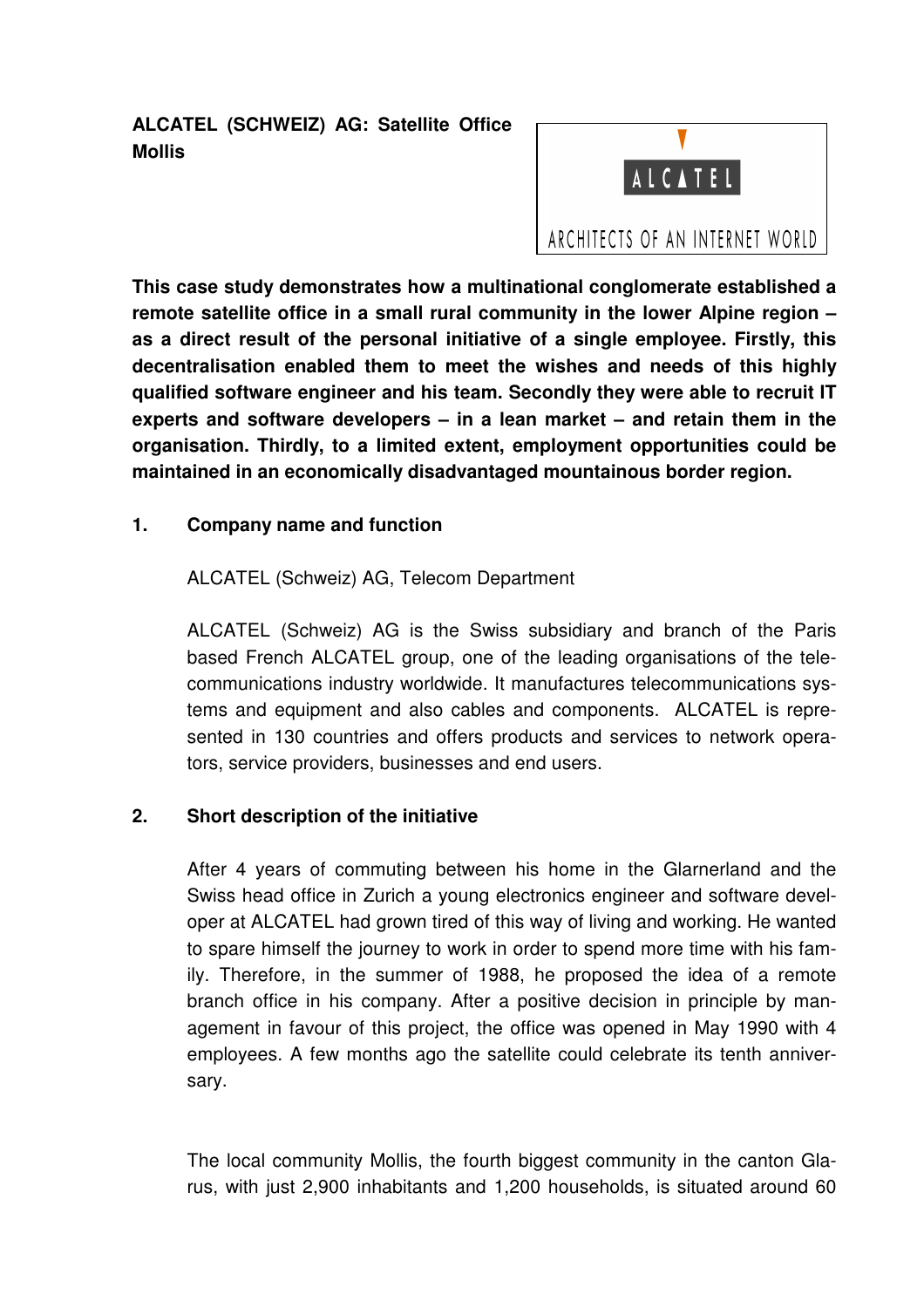km south east of the company's head office in Zurich. It takes around 50 minutes on the motorway or just under 1 hour on the train to reach Zurich. Over the last 8 years the community has lost a disproportionately high number of inhabitants due to the recession. With its 39,200 inhabitants Glarus is one of the smallest cantons of Switzerland, its population has been suffering a slow but constant decline from migration since 1980.

The Mollis satellite office is a well-proportioned open plan office for 5 people with a floor area of 116 m<sup>2</sup>. In addition there is an attic with 110 m<sup>2</sup> which is used as laboratory, computer room and storage space. The team in Mollis develops software for the ALCATEL group and, to a degree, also products for external clients. The satellite office is equipped with the same technological infrastructure as all the other development teams at the head office in Zurich and operates with the same methods and tools. The team distinguishes itself by a remarkable constant personnel and stability. It retained its original makeup since opening until 1995.

## **3. Innovative aspects, benefits and barriers**

In general there are only a few hundred satellite offices in Switzerland. The electronics and computer industry proceeds very hesitantly where the establishment of satellite offices in mountainous and border regions is concerned, even though it manufactures the necessary technology itself. ALCATEL (Schweiz) AG in particular does not have a single instance of telework in any form at its head office so far. The establishment of decentralised workplaces in a remote development office therefore meant breaking new ground in the organisation itself as well as in Switzerland generally. With its software groups "on the green meadows" the organisation is regarded as a pioneer in this country.

Partly due to its local isolation, the team develops a strong identification with its output. This has a positive effect on efficiency and the quality of work. Based on his experience, the team leader is convinced that orders are fulfilled better and faster in the satellite office and goals are achieved more accurately and more rapidly than at the head office. In his opinion the following factors contribute to the qualitatively and quantitatively better rates of output and thus to the success of the satellite: The small size of the group demands and supports the versatility and flexibility of the team members; the team develops its own initiative and independence; fewer interruptions lead to a quieter working atmosphere and enable concentrated work; there is a need for additional and more accurate planning, communication and control which reduces the danger of failure of development projects. The biggest advantage of the branch office